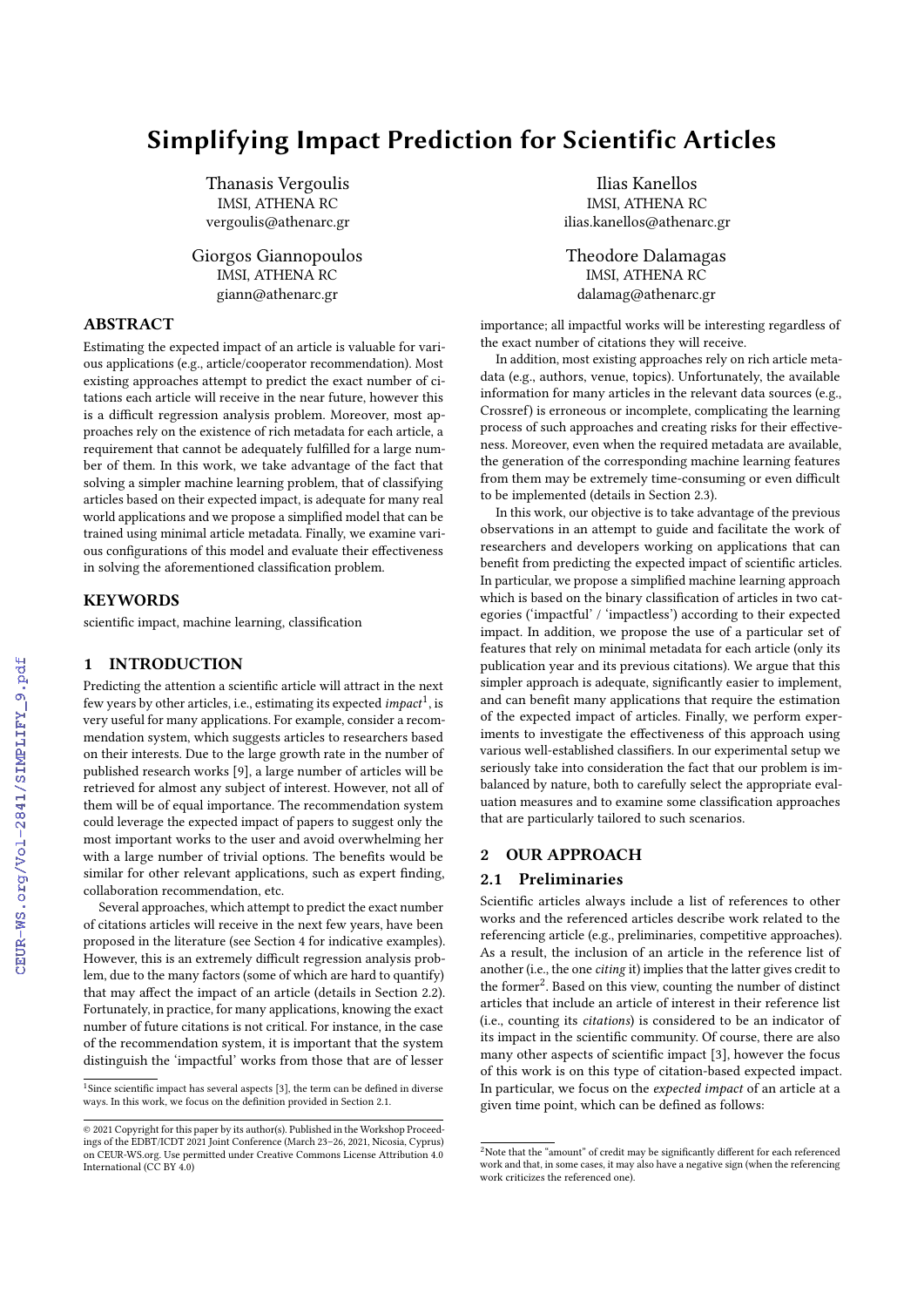Definition 2.1 (Expected Article Impact). Consider an article and a time point t. Then,  $i(a, t)$ , the (expected) impact of a at t, is calculated as the number of citations that  $a$  will receive during the period  $[t, t + y]$ , where  $y$  is a problem parameter, which defines a future period of interest.

It should be noted that the problem parameter  $u$  can be configured based on the characteristics of the dataset used. The optimal option typically depends on the citation dynamics of the scientific fields covered by the dataset. However,  $y = 3$  or  $y = 5$  are two reasonable and very common configurations. Finally, it should be highlighted that the expected impact of an article can only be measured in retrospect, i.e., by monitoring the citations that the article receives y years after the time point of reference.

#### <span id="page-1-3"></span>2.2 Problem definition

Considering the expected impact of articles can be useful for many applications. This is why there is a line of work of methods that attempt to predict the exact impact of each article, i.e., the exact number of citations it is going to receive in the following few years (see Section [4\)](#page-3-0). However, this is a difficult regression analysis problem for many reasons. First of all, there are many factors that may affect the number of citations an article will receive in the future. These factors are related to the quality of the work, the hype of its topic, the prestige of its authors or its venue, the dissemination effort that will be made in social media, to name only a few. Also, to make matters worse, many of these factors cannot be easily quantified without losing important information (e.g., due to dimensionality reduction reasons in one-hot encodings), affecting the accuracy of the approaches.

Additionally, in practice, many of the aforementioned applications do not require the prediction of the exact number of future citations for each article. It is sufficient for them to simply distinguish between 'impactful' (to-be) and 'impactless' articles. This type of problem is easier and, thus, a traditional classification approach is likely to achieve adequate effectiveness in solving it. Hence, in this work, we focus on a binary impact-based article classification problem that can be formulated as follows:

Definition 2.2 (Impact-based article classification). Consider a collection of scientific articles A and a time point t and let  $\bar{i}$  =  $\sum_{a \in A} i(a, t) / |A|$ . Then, the objective is to classify each  $a \in A$  in one of two classes: in the class of 'impactful' articles, if  $i(a, t) > \overline{i}$ and to the class of 'impactless' articles, otherwise.

In other words, our objective is to identify articles that receive an above-average number of citations, to classify them as 'impactful' and the rest as 'impactless'. Note that this intuitive distinction is equivalent with the first iteration of the Head/Tail Breaks clustering algorithm, which is tailored for heavy tailed distributions, like the citation distribution of articles [\[2\]](#page-4-0) (a small number of articles receive an extremely large number of citations).

An important matter that should be highlighted is that this classification problem is imbalanced by nature. Due to the fact that the citation distribution of articles is long-tailed, most articles have an impact (i.e., number of citations) well below average. Consequently, the class of 'impactful' articles will always be a minority in the collection (the so-called 'head' of the citation distribution). This is important for two reasons; first of all, it affects the correct choice of evaluation measures in the experimental setup. For example, using the accuracy (i.e., the ratio of true positives to the complete set) is problematic: a trivial classifier that would always assign all articles to the 'impactless' class will

always achieve a good performance according to this measure. For this reason, alternative measures like precision, recall, and F1 of the minority class (i.e., the class of 'impactful' articles) should be used instead. Unfortunately, part of the previous literature (e.g., [\[18\]](#page-4-1)) overlooks this issue making it difficult to evaluate the real effectiveness of the corresponding proposed approaches.

#### <span id="page-1-2"></span>2.3 The proposed feature selection

Many existing machine learning approaches rely on the existence of various article metadata such as its publication year, author list, venue, main topics, citations etc. Although nowadays a large portion of such data becomes available through open scholarly graphs [\[6,](#page-4-2) [15\]](#page-4-3) or datasets (e.g., DBLP, Crossref), there are many articles for which important information is erroneous, incomplete, or even completely missing. The main reason for this is that many such datasets are created by automatically harvesting, cleaning, and integrating data from heterogeneous (and sometimes noisy) primary sources.

However, even when all the required metadata are available, in many cases the generation of the desired machine learning features involves time-consuming aggregations and other processing tasks and may also be difficult to implement. For example, a number of data cleaning issues arise, for approaches using author-based features since author names have to be disambiguated in the case of synonyms, or different spellings across publication venues. Similarly, venue names might be recorded with different forms (e.g., acronyms vs. full names). Such issues affect the overall quality and, hence, the utility of these metadata.

It is evident that, relying on rich article metadata is an important limitation for any machine learning approach to predict the expected impact of articles. On the other hand, an article's publication year is a basic information that is available in the vast majority of cases. As an indicative example, in the Crossref public data file of March 2020<sup>[3](#page-1-0)</sup>, only 7.85% of the records were missing this information. Moreover, due to the Initiative for Open Citations<sup>[4](#page-1-1)</sup> (I4OC), an increasing number of publishers (with Elsevier being the most recent one) are committed to openly provide the reference lists of their articles. As a result, the majority of citation data are now available in open scholarly datasets (e.g., in Crossref). To summarize, the citations and the publication years of scientific articles are readily available data.

Based on the above, we propose a set of features that can be easily calculated using article citations and publication years. In particular, we calculate the following:

- cc\_total: The total number of citations ever received by the article (i.e., its 'citation count').
- cc\_1y: Citations received by the article in the last year.
- cc\_3y: Citations received by the article in the last 3 years.
- cc\_5y: Citations received by the article in the last 5 years.

The intuition behind these features is based on the idea of preferential attachment [\[2\]](#page-4-0) and of its time-restricted version used in recent impact-based article ranking approaches [\[8\]](#page-4-4): articles that are likely to be highly cited in the following few years are most likely those, which were intensively cited in the recent past.

It should be noted that, although the minimum value of the features is zero in all cases, the largest value of each of them could be very diverse. This is why it is a good practice to normalize them before using them as input to the classifier.

<span id="page-1-0"></span><sup>3</sup><https://doi.org/10.13003/83B2GP>

<span id="page-1-1"></span><sup>4</sup><https://i4oc.org/>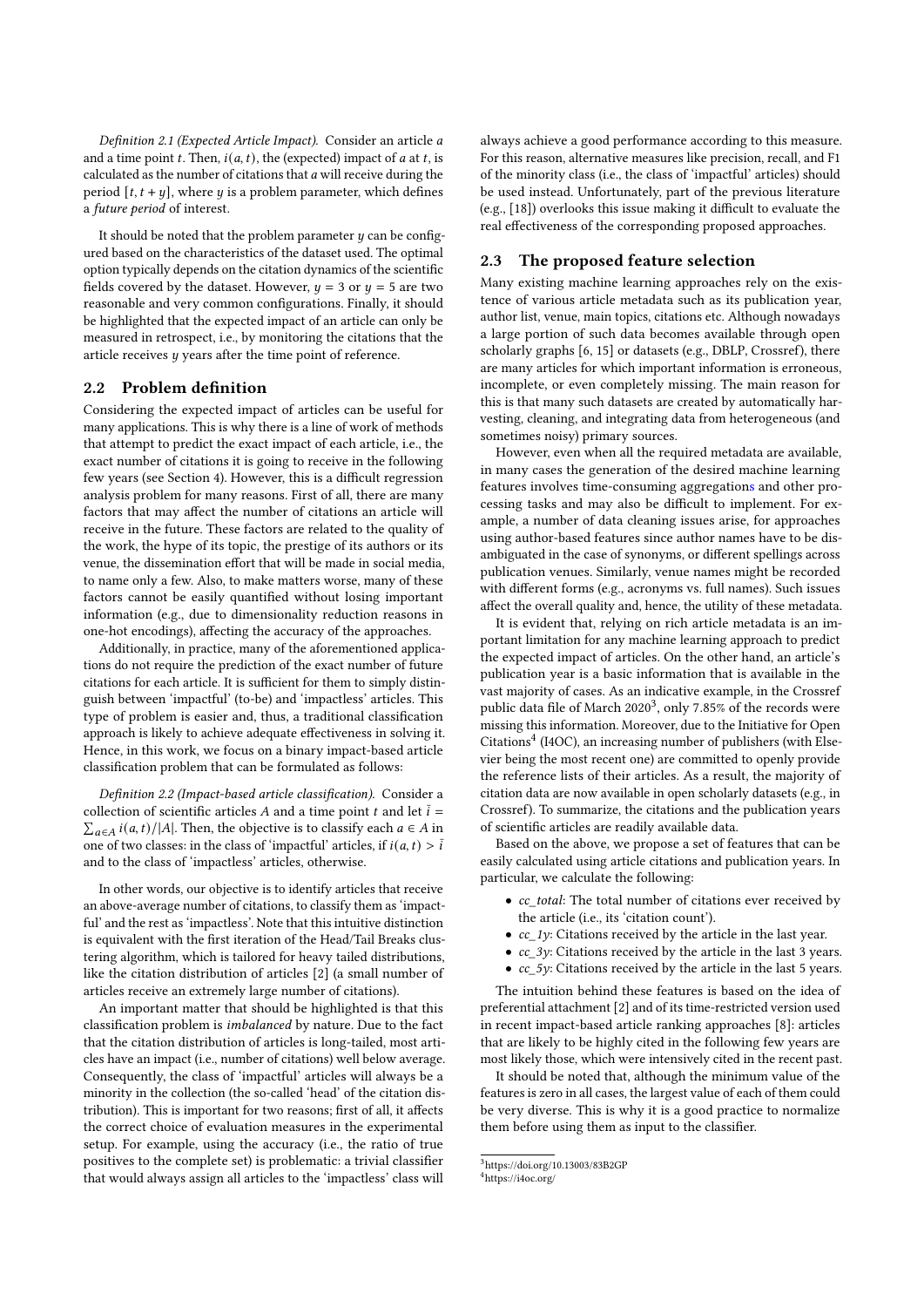<span id="page-2-2"></span>

|                           | Sample set                       | Samples     | <b>Impactful samples</b>                                                                                                 |  |
|---------------------------|----------------------------------|-------------|--------------------------------------------------------------------------------------------------------------------------|--|
|                           | PMC $2011 - 2013$ (3 years)      | 229, 207    | 57,016(24.88%)                                                                                                           |  |
|                           | PMC $2011 - 2015$ (5 years)      | 229, 207    | 61,898(27.01%)                                                                                                           |  |
|                           | DBLP 2011 - 2013 (3 years)       | 1, 695, 533 | 387, 506 (22.85%)                                                                                                        |  |
|                           | DBLP $2011 - 2015$ (5 years)     | 1,695,533   | 339, 351 (20.01%)                                                                                                        |  |
| Table 1: Used sample sets |                                  |             |                                                                                                                          |  |
| <b>Classifier</b>         | <b>Examined parameter values</b> |             |                                                                                                                          |  |
| LR & cLR                  |                                  |             | 'max iter': 60, 80, 100, 120, 140, 160, 180, 200, 220, 240<br>'solver': 'newton-cg', 'lbfgs', 'liblinear', 'sag', 'saga' |  |

<span id="page-2-4"></span>

| DT & cDT | 'max depth': 1 – 32<br>'min_samples_split': 2, 5, 10, 20, 50, 100, 200<br>'min samples $leaf$ ': 1, 4, 7, 10                             |
|----------|------------------------------------------------------------------------------------------------------------------------------------------|
| RF & cRF | 'max depth': 1, 5, 10, 50<br>'n_estimators': 100, 150, 200, 250, 300<br>'criterion': 'gini', 'entropy'<br>'max features': 'log2', 'sqrt' |

Table 2: Parameter values examined per classifier.

## 3 EVALUATION

#### 3.1 Setup

Datasets. For our experiments, we collected citations and publication years for scientific articles from two sources:

- PMC: The data were gathered from NCBI's PMC FTP di- $\mathrm{rectory}^5$  $\mathrm{rectory}^5$  and are relevant to 1.12 million open access scientific articles from life sciences published between 1896 and 2016. Moreover, we removed data from the last year (they were incomplete, not the entire year was represented).
- DBLP: The data were collected from AMiner's DBLP Cita-tion Network dataset<sup>[6](#page-2-1)</sup> [\[19\]](#page-4-5) and are relevant to 3 million articles published between 1936 and 2018. Moreover, we removed data from the last two, incomplete years.

To create the labeled samples required for our analysis, we follow the hold-out evaluation approach [\[7\]](#page-4-6): For each dataset we select the year  $t = 2010$  as a (virtual) present year and we split the dataset in two parts: the first one (articles published until 2010, with 2010 included) to calculate the feature vectors described in Section [2.3](#page-1-2) for all included articles; the second one to calculate the label for each sample, based on its future citations (see Section [2.2\)](#page-1-3). We set  $y = 3$  and  $y = 5$  for the article impact future period (see Section [2.1\)](#page--1-5), which corresponds in both our datasets to the periods 2011 − 2013, and 2011 − 2015, respectively. Table [1](#page-2-2) summarizes the statistics of the sample sets that have been created based on the aforementioned process.

Classifiers. We selected to use a set of well-known classifiers, along with their cost-sensitive versions $^{7}$  $^{7}$  $^{7}$ . The reason we selected to include cost-sensitive versions is because they target the problem of imbalanced learning by using different misclassification costs for samples of different classes [\[5\]](#page-4-7). As a result, we have configured and evaluated the following classification methods:

- LR: Logistic regression
- *cLR*: Cost-sensitive logistic regression
- DT: Decision trees
- cDT: Cost-sensitive decision trees
- RF: Random forest
- <span id="page-2-0"></span>5 <ftp://ftp.ncbi.nlm.nih.gov/pub/pmc>

<span id="page-2-1"></span><sup>6</sup><https://aminer.org/citation>

<span id="page-2-5"></span>

Figure 1: Toy example showcasing why cost-sensitive approaches may achieve worse precision.

#### • cRF: Cost-sensitive random forest

For all methods we used their Scikit-learn [\[16\]](#page-4-8) implementations and we have followed a two-fold, exhaustive grid search approach to identify the optimal values of their parameters according to the precision, recall, and F1 of the minority class. Table [2](#page-2-4) summarizes the parameter space examined, while Tables  $5 & 6$  $5 & 6$ in the Appendix enlist all the identified optimal configurations. Each optimal configuration is named as  $[classify]_{[measure]}$ , where  $[cluster]$  is the name of the corresponding classifier (e.g., LR, cLR) and  $[measure]$  stands for the evaluation measure for which the configuration is optimal (e.g., 'prec' for precision).

#### 3.2 Results

Because of the imbalanced nature of the classification problem we study, it is very important to carefully select the measures that will be used for the evaluation of the effectiveness of the examined approaches. For example, as it was discussed in Section [2.2,](#page-1-3) accuracy that is commonly used for generic classification approaches, is not a good option, since it is mostly affected by the misclassification of samples from the majority class. However, in most imbalanced problems, like the one we have here, the minority class has the most importance.

Therefore, we do not report the accuracy of the examined approaches. In any case, all configurations achieved accuracy between 0.73 and 0.99. Following the best practices for the evaluation of imbalanced classification approaches, we instead measure the precision, recall, and F1 of the minority class. We indicatively report the same measures for the majority class, as well. However our main objective is to perform well according to the measures calculated for the minority class. Note that, each of these three measures may be preferable for different applications.

Tables [3b](#page-3-1) & [4b](#page-3-2) summarize the results of the performed experiments. The results are very similar for both data sets (PMC and DBLP) and for both values of the parameter  $\psi$ . A general observation is that, when we focus on precision, cost-insensitive classification approaches perform adequately well and, thus, there is no need to work with cost-sensitive versions. However, the same experiments highlight that the latter approaches can significantly improve the effectiveness based on the recall and F1.

This behavior is not surprising: By default, in several classifiers, the optimization process targets at accuracy maximization, since all samples equally contribute to the loss function to be minimized. Consequently, in areas of the hyperspace where the samples of different classes are not easily separable, the samples of the majority class are favored (i.e., correctly classified) due to their dominance in numbers. Consider, for instance, the two minority class samples (cross marks) and the six majority class ones (cyclic marks) between the two alternative hyperplanes of the toy example in Figure [1:](#page-2-5) Classifying all of them to the majority class would induce 3 times less cost to the classifier than classifying

<span id="page-2-3"></span> $7$ We used Scikit-learn's 'balanced' mode for  $class\_weight$  to automatically adjust weights inversely proportional to class frequencies in the input data.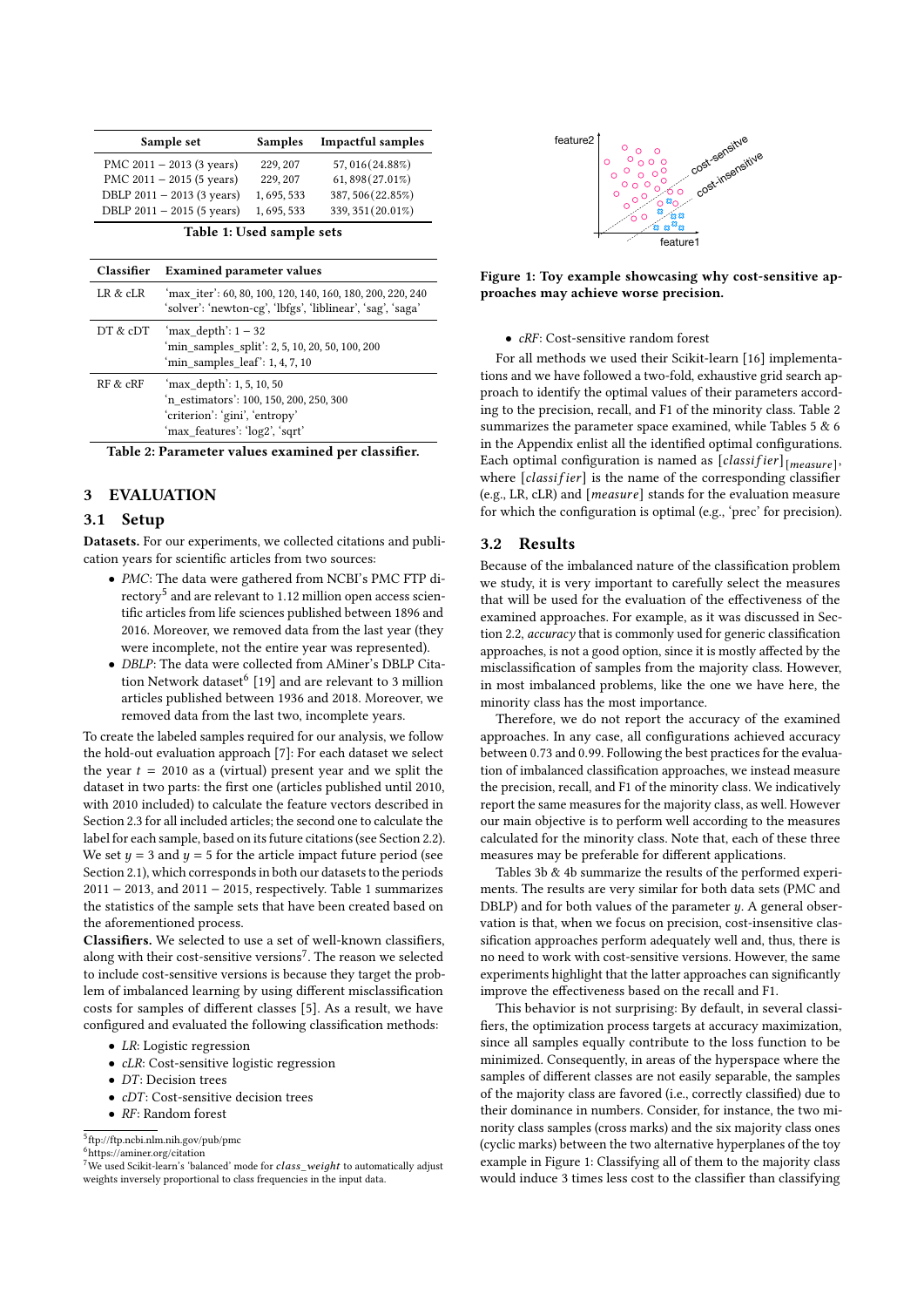<span id="page-3-1"></span>

|                       | Precision        | Recall           | F1               |
|-----------------------|------------------|------------------|------------------|
| Classifier            | (impactful rest) | (impactful rest) | (impactful rest) |
| $LR_{prec}$           | 0.85 0.79        | 0.23 0.99        | 0.36 0.88        |
| $LR_{rec}$            | 0.85 0.79        | 0.23 0.99        | 0.36 0.88        |
| $LR_{f1}$             | 0.85 0.79        | 0.23 0.99        | 0.36 0.88        |
| $CLR_{prec}$          | 0.57 0.85        | 0.52 0.87        | 0.55 0.86        |
| $cLR_{rec}$           | 0.57 0.85        | 0.52 0.87        | 0.55 0.86        |
| $CLR_{f1}$            | 0.57 0.85        | 0.52 0.87        | 0.55 0.86        |
| $DT_{prec}$           | 0.66 0.82        | 0.38 0.93        | 0.48 0.87        |
| $DT_{rec}$            | 0.66 0.82        | 0.38 0.93        | 0.48 0.87        |
| $DT_{f1}$             | 0.66 0.82        | 0.38 0.93        | 0.48 0.87        |
| $cDT_{prec}$          | 0.60 0.85        | 0.52 0.89        | 0.56 0.87        |
| $cDT_{rec}$           | 0.50 0.87        | 0.63 0.79        | 0.56 0.83        |
| $cDT_{f1}$            | 0.52 0.86        | 0.60 0.81        | 0.55 0.84        |
| $RF_{prec}$           | 0.70 0.82        | 0.38 0.95        | 0.50 0.88        |
| $RF_{rec}$            | 0.71 0.82        | 0.37 0.95        | 0.48 0.88        |
| $RF_{f1}$             | 0.71 0.82        | 0.36 0.95        | 0.48 0.88        |
| $\mathrm{cRF}_{prec}$ | 0.56 0.85        | 0.53 0.86        | 0.54 0.85        |
| $cRF_{rec}$           | 0.47 0.87        | 0.65 0.76        | 0.55 0.81        |
| $cRF_{f1}$            | 0.48 0.87        | 0.65 0.77        | 0.55 0.81        |
|                       |                  | $(a)$ PMC        |                  |

Table 3: Precision, recall, and F1 based on future citations in [2011-2013] (3 years). Configurations in Tables [5](#page-5-0) & [6.](#page-5-1)

<span id="page-3-2"></span>

| Classifier           | Precision<br>(impactful rest) | Recall<br>(impactful rest) | F1<br>(impactful rest) |
|----------------------|-------------------------------|----------------------------|------------------------|
| $LR_{prec}$          | 0.89 0.78                     | 0.26 0.99                  | 0.40 0.87              |
| $LR_{rec}$           | 0.89 0.78                     | 0.26 0.99                  | 0.40 0.87              |
|                      |                               | 0.25 0.99                  |                        |
| $LR_{f1}$            | 0.89 0.78                     |                            | 0.39 0.87              |
| $CLR_{prec}$         | 0.60 0.82                     | 0.49 0.88                  | 0.54 0.85              |
| $cLR_{rec}$          | 0.60 0.82                     | 0.48 0.88                  | 0.54 0.85              |
| $CLR_{f1}$           | 0.60 0.82                     | 0.49 0.88                  | 0.54 0.85              |
| $DT_{prec}$          | 0.75 0.81                     | 0.38 0.95                  | 0.50 0.87              |
| $DT_{rec}$           | 0.75 0.80                     | 0.35 0.96                  | 0.48 0.87              |
| $DT_{f1}$            | 0.75 0.81                     | 0.39 0.95                  | 0.51 0.87              |
| $cDT_{prec}$         | 0.60 0.82                     | 0.49 0.88                  | 0.54 0.85              |
| $\mathrm{cDT}_{rec}$ | 0.50 0.84                     | 0.61 0.78                  | 0.55 0.81              |
| $cDT_{f1}$           | 0.53 0.84                     | 0.60 0.81                  | 0.56 0.82              |
| $RF_{prec}$          | 0.72 0.80                     | 0.37 0.95                  | 0.49 0.87              |
| $RF_{rec}$           | 0.73 0.81                     | 0.41 0.95                  | 0.53 0.87              |
| $RF_{f1}$            | 0.74 0.81                     | 0.41 0.95                  | 0.52 0.87              |
| $CRF_{prec}$         | 0.57 0.82                     | 0.49 0.86                  | 0.52 0.84              |
| $cRF_{rec}$          | 0.50 0.84                     | 0.61 0.77                  | 0.55 0.81              |
| $cRF_{f1}$           | 0.50 0.84                     | 0.61 0.77                  | 0.55 0.81              |
|                      |                               | $(a)$ PMC                  |                        |

Table 4: Precision, recall, and F1 based on future citations in [2011-2015] (5 years). Configurations in Tables [5](#page-5-0) & [6.](#page-5-1)

them to the minority class. In this way the cost-insensitive classifier also achieves good precision for the minority class (no false positives in this example). The drawback is that this results in many false negatives for the minority class (the most important one). Cost-sensitive approaches alleviate this issue improving the recall and F1 of the minority class, with the counter-effect of a larger number of false positives for the minority class.

Focusing on the differences of the examined classification approaches, it seems that cost-insensitive Logistic Regression is, by far, the best option for applications focusing on precision, achieving values between 0.85 and 0.97 for all datasets. However, this is achieved by allowing very significant losses in recall and F1 (values below 0.27 and 0.41 for all datasets, respectively). On

the other hand, cost-sensitive Random Forest and Decision Tree classifiers seem to be the best options when recall and F1 are more important (albeit their losses in precision are significant).

## <span id="page-3-0"></span>4 RELATED WORK

The vast majority of works that attempt to estimate the expected impact of scientific articles focus on predicting the exact number of citations each article will receive in a given future period, a problem know as Citation Count Prediction (CCP). Most of these works incorporate a wide range of features based on the article's content, novelty, author list, venue, topic, citations, reviews, to name only a few. The corresponding predicting models are based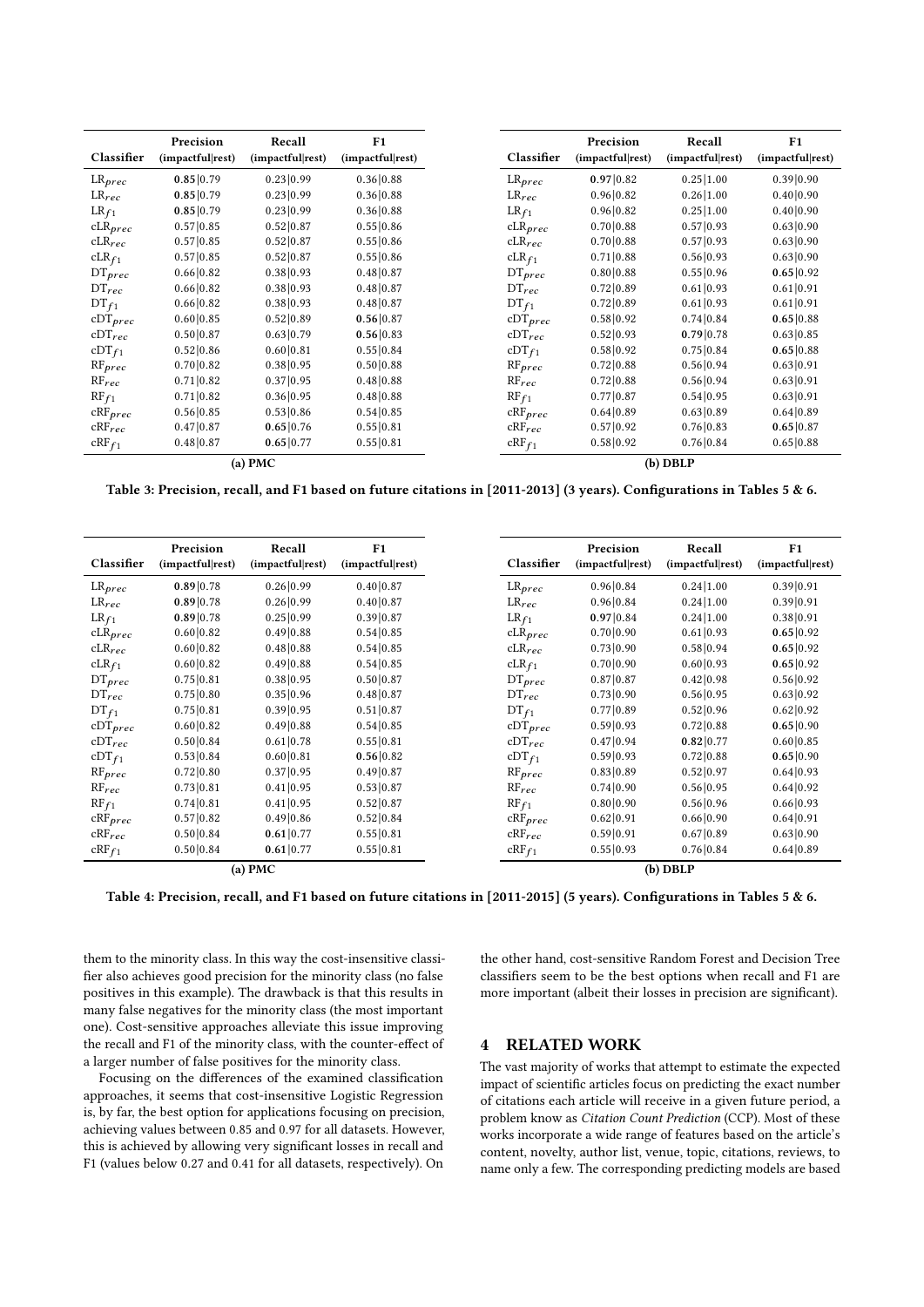on various regression models like Linear Regression [\[22,](#page-4-9) [24\]](#page-4-10), k-NN [\[22\]](#page-4-9), SVR [\[10,](#page-4-11) [14,](#page-4-12) [22,](#page-4-9) [24\]](#page-4-10), Gaussian Process Regression [\[21\]](#page-4-13), CART Model [\[21,](#page-4-13) [22\]](#page-4-9), ZINB Regression [\[4\]](#page-4-14), or various types of neural networks [\[1,](#page-4-15) [11–](#page-4-16)[13,](#page-4-17) [20,](#page-4-18) [24\]](#page-4-10). In most works, one or more regression models are tested on the complete data set, with the notable exception of [\[10\]](#page-4-11), which first attempts to identify the current citation trend of each article (e.g., early burst, no burst, late burst, etc) and then applies a different model for each case. As it was elaborated in Section [2.2,](#page-1-3) CCP is a very difficult problem and there are many, not easily quantified factors that can significantly affect the performance of such approaches. Also, such approaches rely on article metadata that are difficult to collect and that they should be undergo complex to implement and time-consuming processing (see also Section [2.3\)](#page-1-2).

In another line of work, based on the fact that co-authorship and citation-based features seemed to be effective for earlier approaches, the authors of [\[17\]](#page-4-19) follow a link-prediction-inspired approach to solve CCP. They also investigate the effectiveness of their approach in a relevant classification problem based on a set of arbitrarily determined classes. However, training their approach requires a heavy pattern mining analysis of the underlying citation network and also considers author- and venue-based features, which face the already discussed issues. It should be noted that there are also some link prediction approaches that aim to reveal missing citations between a set of articles (e.g.,[\[23\]](#page-4-20)), these approaches are irrelevant to the problem of impact prediction though. Furthermore, in [\[18\]](#page-4-1) an impact-based classification problem is studied, but the features of the proposed approach rely on difficult to collect article metadata (e.g., information about academic and funding organizations). As a result, this approach cannot be easily used in practice. Finally, there are methods that attempt to estimate the rank of articles based on their expected impact. A thorough survey and experimental study of such methods can be found in [\[7\]](#page-4-6). This problem is easier than CCP, since only the partial ordering of the articles according to their expected impact should be estimated, but it is still more difficult than the problem we focus on.

## 5 CONCLUSION

In this work, we propose a simplified approach that can significantly simplify the work of researchers and developers working on applications that rely on the prediction of the expected impact of scientific articles. The proposed approach is based on classifying the articles in two categories ('impactful' / 'impactless') based on a set of features that can be calculated using a minimal set of article metadata. Furthermore, we experimentally evaluated this approach using various well-established classifiers showing that the results are more than adequate. The aforementioned experiments have been performed with caution taking into account the imbalanced nature of the classification problem at hand.

In the future, we plan to further investigate the imbalanced nature of the problem by examining other approaches like methods that perform over-sampling of the minority class, others that perform under-sampling of the majority class, or methods combining these two approaches (e.g., SMOTEEN). Additionally, we plan to examine a wider range of parameters for the examined approaches, for instance, examining a range of custom weights for cost-sensitive approaches. Finally, we plan to take full advantage of the Head/Tail Breaks approach to study a non-binary version of the classification problem.

## ACKNOWLEDGMENTS

We acknowledge support of this work by the project "Moving from Big Data Management to Data Science" (MIS 5002437/3) which is implemented under the Action"Reinforcement of the Research and Innovation Infrastructur", funded by the Operational Programme "Competitiveness, Entrepreneurship and Innovation" (NSRF 2014-2020) and co-financed by Greece and the European Union (European Regional Development Fund).

### **REFERENCES**

- <span id="page-4-15"></span>[1] A. Abrishami and S. Aliakbary. 2019. Predicting citation counts based on deep neural network learning techniques. Journal of Informetrics 13, 2 (2019), 485–499.
- <span id="page-4-0"></span>A. Barabási et al. 2016. Network science. Cambridge university press.
- [3] J. Bollen, H. Van de Sompel, A. Hagberg, and R. Chute. 2009. A principal component analysis of 39 scientific impact measures. PloS one 4, 6 (2009), e6022.
- <span id="page-4-14"></span>[4] F. Didegah and M. Thelwall. 2013. Determinants of research citation impact in nanoscience and nanotechnology. Journal of the American Society for Information Science and Technology 64, 5 (2013), 1055–1064.
- <span id="page-4-7"></span>H. He and Y. Ma. 2013. Imbalanced learning: foundations, algorithms, and applications. John Wiley & Sons.
- <span id="page-4-2"></span>[6] M. Jaradeh, A. Oelen, K. Farfar, M. Prinz, J. D'Souza, G. Kismihók, M. Stocker, and S. Auer. 2019. Open Research Knowledge Graph: Next Generation Infrastructure for Semantic Scholarly Knowledge. In Proc. of K-CAP.
- <span id="page-4-6"></span>[7] I. Kanellos, T. Vergoulis, D. Sacharidis, T. Dalamagas, and Y. Vassiliou. 2019. Impact-Based Ranking of Scientific Publications: A Survey and Experimental Evaluation. IEEE TKDE (2019).
- <span id="page-4-4"></span>[8] I. Kanellos, T. Vergoulis, D. Sacharidis, T. Dalamagas, and Y. Vassiliou. 2020. Ranking Papers by their Short-Term Scientific Impact. arXiv preprint arXiv:2006.00951 (2020).
- P. Larsen and M. von Ins. 2010. The Rate of Growth in Scientific Publication and the Decline in Coverage Provided by Science Citation Index. Scientometrics 84, 3 (2010), 575–603.
- <span id="page-4-11"></span>[10] C. Li, Y. Lin, R. Yan, and M. Yeh. 2015. Trend-Based Citation Count Prediction for Research Articles. In PAKDD.
- <span id="page-4-16"></span>[11] M. Li, J. Xu, B. Ge, J. Liu, J. Jiang, and Q. Zhao. 2019. A Deep Learning Methodology for Citation Count Prediction with Large-scale Biblio-Features. IEEE SMC (2019), 1172–1176.
- [12] S. Li, W. Zhao, E. Yin, and J. Wen. 2019. A Neural Citation Count Prediction Model based on Peer Review Text. In EMNLP/IJCNLP.
- <span id="page-4-17"></span>[13] L. Liu, D. Yu, D. Wang, and F. Fukumoto. 2020. Citation Count Prediction Based on Neural Hawkes Model. IEICE Transactions on Information and Systems (2020), 2379–2388.
- <span id="page-4-12"></span>[14] A. Livne, E. Adar, J. Teevan, and S. Dumais. 2013. Predicting citation counts using text and graph mining. In Proc. of CompSci.
- <span id="page-4-3"></span>[15] P. Manghi, C. Atzori, A. Bardi, J. Shirrwagen, H. Dimitropoulos, S. La Bruzzo, I. Foufoulas, A. Löhden, A. Bäcker, A. Mannocci, M. Horst, M. Baglioni, A. Czerniak, K. Kiatropoulou, A. Kokogiannaki, M. De Bonis, M. Artini, E. Ottonello, A. Lempesis, L. Nielsen, A. Ioannidis, C. Bigarella, and F. Summan. 2019. OpenAIRE Research Graph Dump.<https://doi.org/10.5281/zenodo.3516918>
- <span id="page-4-8"></span>[16] F. Pedregosa, G. Varoquaux, A. Gramfort, V. Michel, B. Thirion, O. Grisel, M. Blondel, P. Prettenhofer, R. Weiss, V. Dubourg, J. Vanderplas, A. Passos, D. Cournapeau, M. Brucher, M. Perrot, and E. Duchesnay. 2011. Scikit-learn: Machine Learning in Python. JMLR 12 (2011), 2825–2830.
- <span id="page-4-19"></span>[17] N. Pobiedina and R. Ichise. 2016. Citation count prediction as a link prediction problem. Applied Intelligence 44, 2 (2016), 252–268.
- <span id="page-4-1"></span>[18] Z. Su. 2020. Prediction of future citation count with machine learning and neural network. In IPEC. IEEE, 101–104.
- <span id="page-4-5"></span>[19] J. Tang, J. Zhang, L. Yao, J. Li, L. Zhang, and Z. Su. 2008. ArnetMiner: Extraction and Mining of Academic Social Networks. In KDD'08. 990–998.
- <span id="page-4-18"></span>[20] J. Wen, L. Wu, and J. Chai. 2020. Paper Citation Count Prediction Based on Recurrent Neural Network with Gated Recurrent Unit. IEEE ICEIEC (2020), 303–306.
- <span id="page-4-13"></span>[21] R. Yan, C. Huang, J. Tang, Y. Zhang, and X. Li. 2012. To better stand on the shoulder of giants. In Proc. of ACM/IEEE-CS JCDL. 51–60.
- <span id="page-4-9"></span>[22] R. Yan, J. Tang, X. Liu, D. Shan, and X. Li. 2011. Citation count prediction: learning to estimate future citations for literature. In Proc. of CIKM. 1247–1252.
- <span id="page-4-20"></span>[23] X. Yu, O. Gu, M. Zhou, and J. Han. 2012. Citation Prediction in Heterogeneous Bibliographic Networks. In SDM.
- <span id="page-4-10"></span>[24] X. Zhu and Z. Ban. 2018. Citation Count Prediction Based on Academic Network Features. IEEE AINA (2018), 534–541.

#### A USED PARAMETER CONFIGURATIONS

Tables [5](#page-5-0) & [6](#page-5-1) summarize the configuration for each used approach. The names of the parameters are based on the input parameters of the corresponding Scikit-learn functions. Omitted input parameters were not configured (their default values had been selected).